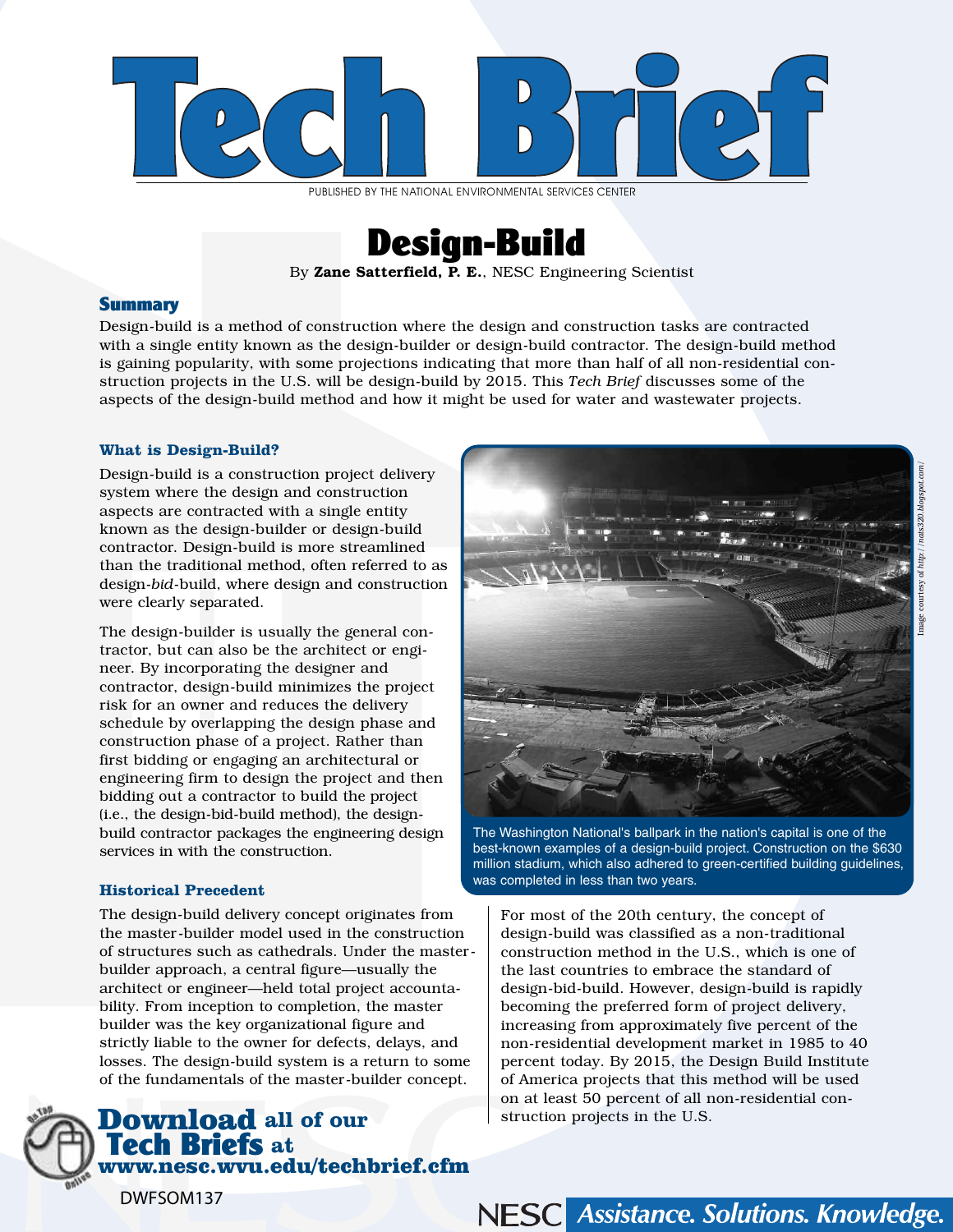### **Differences between Design-Bid-Build and Design-Build**

With the traditional design-bid-build method, the owner (e.g., a water or sewer system) would advertise for an engineer, adhering to state and local policies and procedures, while also lining up project funding.

After being selected, the engineer would design the project with the owner's specifications, incorporating state and local regulations, and sometimes funding agency specifications, too. The engineer would then obtain the proper permits through the various state and local agencies, including the water or sewer primacy agency.

Next, the owner (occasionally the engineer) would put the project out for bid to contractors, usually via a public advertisement. The contractor with the lowest bid would typically be awarded the contract to construct the project.

If allowed, the chosen contractor has subcontractors perform some of the construction tasks. From the signing of the contract on, any changes require a change order from the engineer and owner. Change orders almost always occur because of unforeseen situations. They can become expensive if the project has not been planned well.

The engineer is usually responsible for inspection (quality control) during and after the construction process. Once the project is complete, the engineer verifies that the contractor has done everything to project specification, and the owner signs off that they are satisfied, too. Most water and wastewater projects carry a one-year warranty, after which the project is the responsibility of the owner.

With the design-build method, the owner (water or sewer system), after arranging financing, advertises for a contractor or engineering firm to do the entire project from start to finish. The contractor or engineer chosen is not necessarily based on the lowest bid. A selection process is done to determine if the contractor is capable of completing the project. Evaluation factors include:

- Past performance (both the architectural and or engineering and contractor and major subcontractors);
- Technical approach;
- Technical qualifications (specialized experience);
- Capability to perform;
- Other appropriate factors, such as insurance and bonding; and
- Bid amount.

PAGE OF FOUR

PAGE

OF FOUR

two

While either a contractor or an engineer can direct a design-build project, they must have the expertise to complete the project. If, for example, a contractor is chosen, they must have a licensed engineer on staff or one subcontracted for the design. If an engineering firm is chosen, they need a contractor for the construction.

After the contract is issued to the selected company, a notice to proceed is given and the project design is started. Some activity may begin, such as purchasing supplies and materials, as long as it does not require permits. In most states, permits are based on the finished design drawings so that major construction will have to wait for the proper permits. The design and construction may overlap depending on the permits required. The selected company is solely responsible for design, construction, inspection (quality control), and the warranty.

### **Benefits of Design-Build**

A study covering 351 projects in 37 states performed by Pennsylvania State University in conjunction with the Construction Industry Institute found several benefits associated with the design-build method. For instance, the design-build method reduced total project costs by six percent as compared to design-bid-build. Cost overruns or change orders on the projects improved by 5.2 percent over design-bid-build. And, most importantly, the total delivery time for design-build resulted in an improvement of 33 percent over design-bid-build.

Some key aspects of design-build include:

- Singular responsibility—one entity is accountable for cost, schedule, and performance;
- Faster delivery—collaborative project management completes work faster with potentially fewer problems;
- Reducing change orders—design changes that occur because the design did not account for certain obstacles or situations;
- Potential better quality—a design-build meets performance needs rather than minimum design requirements;
- Reduced owner risk—a design-builder assumes the risk to deliver;
- Decreased administrative burden—the focus is on the project as a whole, rather than on separate functions;
- Potential cost savings—an integrated team executes efficient and innovative solutions; and
- Fewer litigation claims—owners can reduce and even eliminate litigation claims by closing warranty gaps.

While large design-build projects have been publicized in the media, this method is gaining popularity in small communities. Maize, Kansas, a rural town of 2,000 people about 10 miles northwest of Wichita, was the largest community in the state without a public water supply. The homes and businesses there relied on shallow wells that had high levels of nitrate. Being close to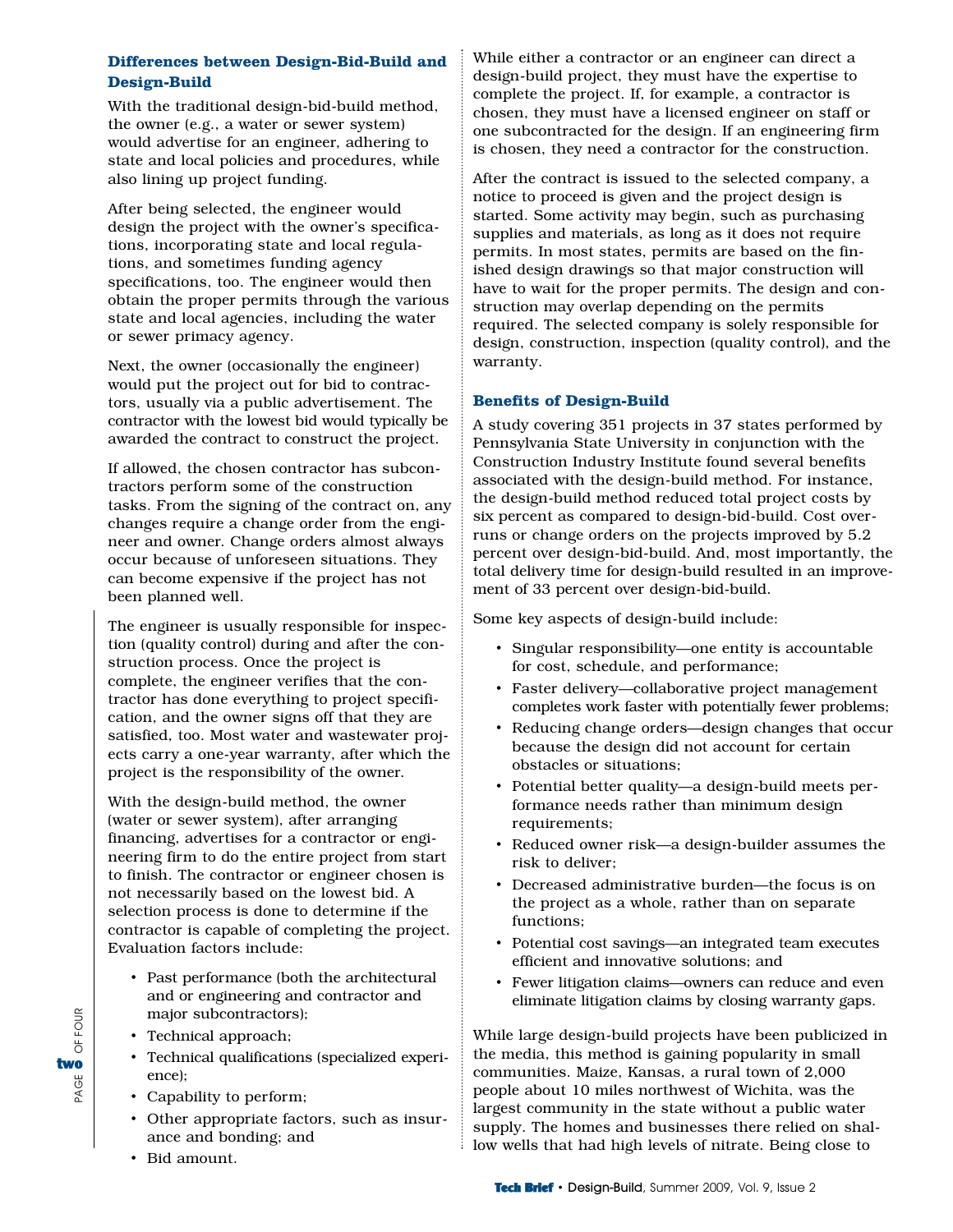# **DESIGN-BUILD**





Wichita, Maize was poised for development, but the lack of a reliable public water system hindered the town's potential. To encourage development and provide a safe, dependable supply of potable water, the community set out to construct a complete water system. The community and its design-build partner brought the system online in just 18 months.

### **Considerations**

Before considering a design-build approach, be sure that your state allows it and that whatever funding source you use endorses it, too.

The most common objection to design-build is the fear that the owner will lose control by delegating too much or suffer from compromises between design and construction. The owner's role simply changes from one of mediating problems between disciplines (design engineer and contractor) to exploring and analyzing options to improve value for the user. Ultimately, with good performance specifications, the design-build team (instead of the owner) becomes responsible for the success of the project.

If the owner is afraid that the quality assurance and quality control will suffer, an independent inspection team can be specified for the project. Also, if a problem is perceived, the funding agency may be able to help. Remember: whoever holds the purse strings has considerable pull.

According to Friedlander's article "Design-Build—Legal Obstacles and Solutions," there are legal considerations with design-build construction, including the relationships and loyalties among parties, the design professional's standard of care, performance warranties, change orders, licensing problems, insurance and bonding problems, and conflicts with competitive bidding laws.

## *The Relationship and Loyalties Among Parties*

The design professional is not the owner's consultant but the contractor's teammate. Design professionals have contractual incentives to perform their services so as to further the design-build team's goals, which are not always in line with those of the owner. To counter this, employ a designer-led designbuild, in which the engineer or architect is the lead member of the team.

# *The Design Professional's Standard of Care*

Ordinarily, an engineer (or architect) is only held responsible for exercising the degree of skill or care that the average design professional would use, and does not usually warrant or guarantee a successful outcome for his or her services. The rule for a contractor is different, in that contractors do implicitly warrant that the result of services will be successful, provided that the design and other factors over which they may have little to no control is sufficient. The design-build relationship allows a change in the designer's standard of care. In the design-build concept, unless written into the contract, the design engineer is held to the same implied warranty as a design-bid-build contractor.

# *Performance Warranties*

In a traditional construction contract, the contractor is asked to warrant the results of their work, but not the overall success of the project. This is because there are many other factors primarily design—over which the contractor has no control that may determine the success

PAGE  $\Omega$ FOUR three